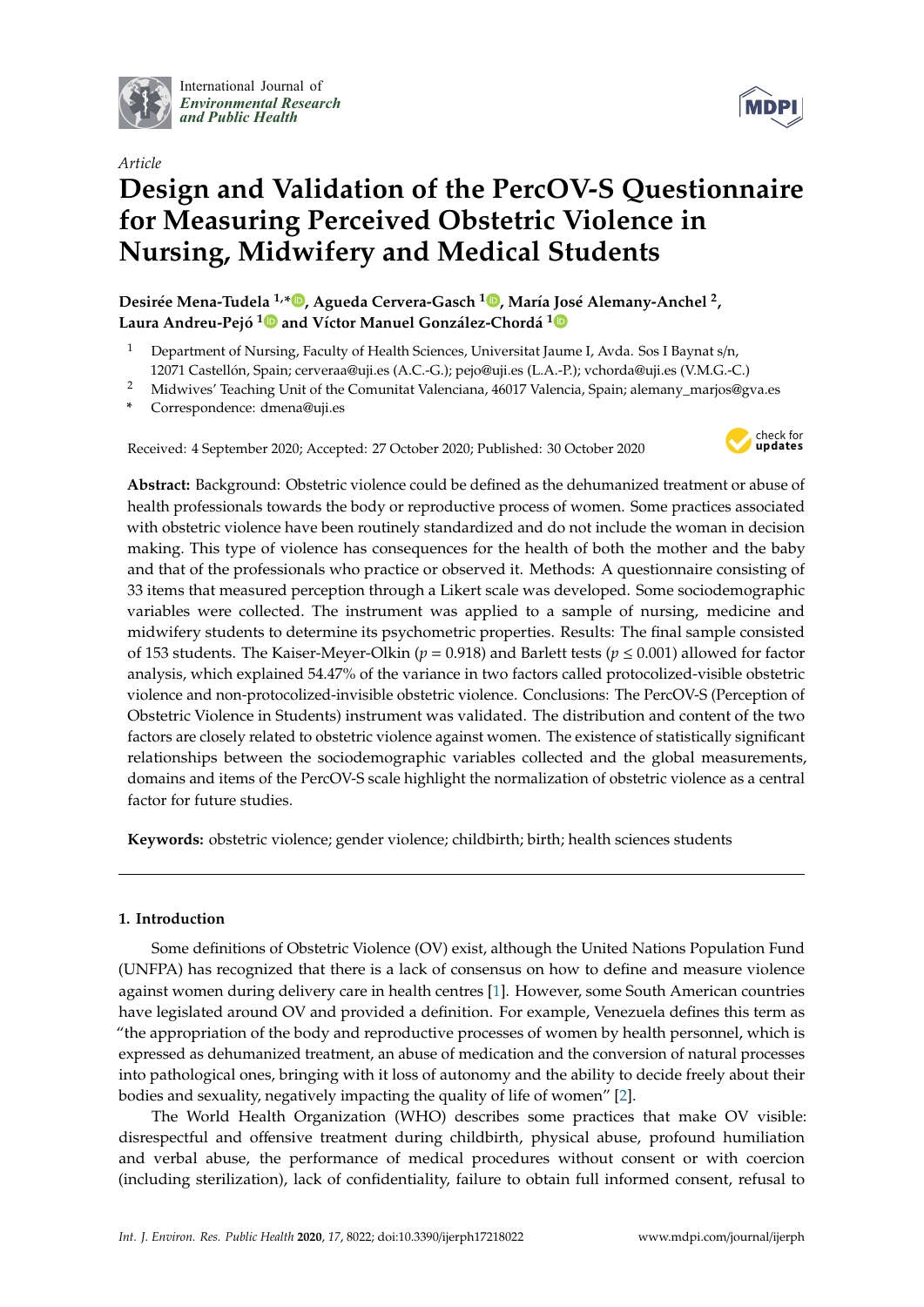administer analgesics, flagrant violations of privacy, rejection of admission to a health centre, neglect of women during childbirth, and retaining women and newborns at a health centre due to their inability to pay [\[3\]](#page-8-2), among issues. In 2015, the International Federation of Gynaecology and Obstetrics (FIGO) proposed the Mother and Baby Friendly Birth Facility (MBFBF), which identified 7 categories of disrespect and abuse in childbirth [\[4\]](#page-9-0). In these categories, examples of obvious abuse, such as hitting the woman; forcing her legs apart; placing pressure on the fundus; not providing privacy (spatial, visual or auditory); humiliation; screaming at or demeaning the woman; and discrimination based on ethnic origin, age, marital status, language, economic status or educational level, among other violations, were exposed [\[4\]](#page-9-0).

Studies identify that approximately 30% of childbirth experiences can be considered traumatic and/or as having OV components [\[5](#page-9-1)[,6\]](#page-9-2). Moreover, OV can be found around the world in all continents: America [\[7](#page-9-3)[–9\]](#page-9-4), Africa [\[10](#page-9-5)[–12\]](#page-9-6), Asia [\[13\]](#page-9-7), Europe [\[6](#page-9-2)[,14](#page-9-8)[,15\]](#page-9-9) and Australia [\[16,](#page-9-10)[17\]](#page-9-11). These negative experiences and the presence or practice of OV have consequences for the woman and her newborn, for society and for the health professionals who observe or practice it. Among the main consequences for women, the impact on physical, sexual and psychological health can be highlighted [\[5,](#page-9-1)[18\]](#page-9-12); specific examples are the loss of the uterus after an unnecessary c-section or permanent pain during intercourse with penetration after an episiotomy [\[19\]](#page-9-13). For health personnel, the most prominent consequence is secondary traumatic stress and compassionate fatigue [\[20\]](#page-9-14) that may even lead professionals to abandon professional practice [\[21\]](#page-9-15).

Many of the health interventions related to OV are normalized; therefore, health personnel may not even be aware that they are engaging in violent practices against a woman [\[22\]](#page-9-16). Scientific literature reveals that the factors that perpetuate OV include a lack of proper training for health professionals [\[1](#page-8-0)[,23\]](#page-9-17). With respect to health science students, although the literature highlights the importance of providing high-quality woman-centred care, many forms of lack of respect and abuse during childbirth continue to be reported [\[24\]](#page-9-18). With all this, the negative obstetric practices and the existing literature make us think about an important public health problem: obstetric violence. Incorporating techniques to prevent obstetric violence seems necessary. Making health science students aware of this problem can be part of the solution to this problem. Among this literature, no validated instruments have been identified to measure the perception of OV by health science students. Thus, with this study, we intend to construct and validate an instrument (the PercOV-S, Perception of Obstetric Violence in Students) that can evaluate the health sciences students' perceptions regarding certain practices related to obstetric violence.

#### **2. Materials and Methods**

#### *2.1. Design*

An instrumental design was used in this study [\[25\]](#page-9-19) to develop and validate an instrument that would allow the study of health sciences students' perceptions of obstetric violence (PercOV-S). The study was conducted between November 2018 and October 2019. The study was approved by the Management of the Nursing Research Group (241) of the Universitat Jaume I, and the Deontological Committee of the Universitat de Jaume I (CD/26/2020) approved this study. The project was designed in accordance with the Organic Law 03/2018 of December 5, Protection of Personal Data and Guarantee of Digital Rights. In addition, the principles of the Declaration of Helsinki were respected.

## *2.2. Setting and Participants*

The study was conducted with nursing, midwifery and medical students. Nursing and medical students belong to the Universitat Jaume I (Spain). Midwifery students are from the Valencian School of Health Studies (EVES). The established sample size was 5 subjects per item, according to the recommendations of the literature [\[26\]](#page-10-0). All students enrolled in the nursing or medical program during academic year 2018/2019 at the Universitat Jaume I (Spain) and who attended an educational seminar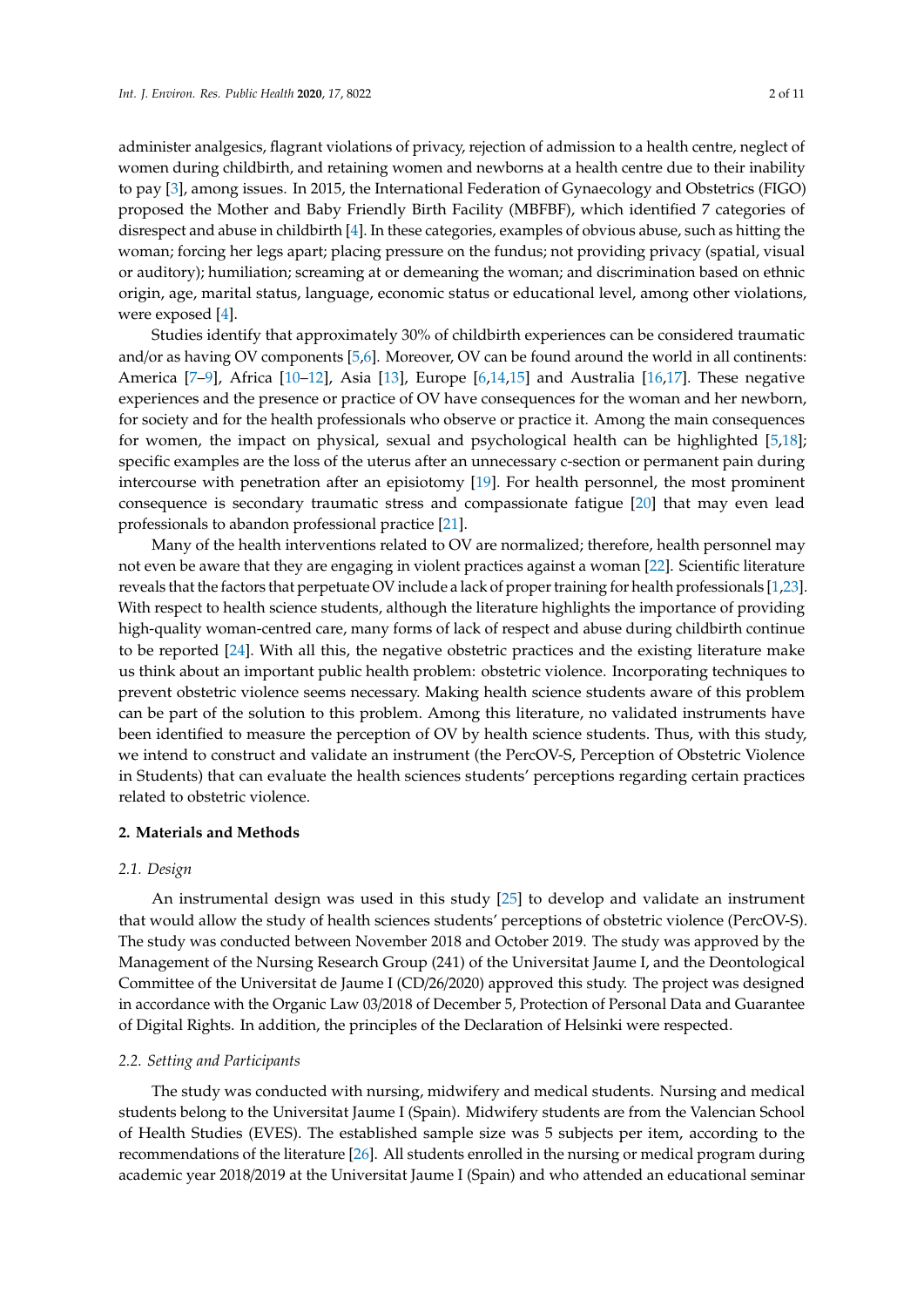on OV were eligible. All midwifery students present in the classroom on the day of data collection were included. Finally, the questionnaire was administered to a sample of 169 nursing, medical and midwifery students to determine the psychometric properties of the instrument.

#### *2.3. Instruments Validation and Collection*

The development and validation of the PercOV-S instrument were carried out according to the recommendations of the literature [\[27\]](#page-10-1). First, a literature review was conducted to confirm that no other instruments had been developed specifically for the same aim in the last 5 years. The PubMed, Cochrane databases, and Cumulative Index to Nursing and Allied Health Literature were consulted, 5-year-old articles in Spanish and English were included. The Spanish Clinical Practice of Normal Birth Care Guide was consulted [\[28,](#page-10-2)[29\]](#page-10-3). This review was used to determine which interventions could be related to obstetric violence. The first version, obtained by a group of 3 members of the research group, comprised 33 items measured with the Likert scale (between November and December 2018).

In the next step, content validity was studied. For content validation, a heterogeneous group of experts in health and gender composed of a graduate in medicine, a nurse, a lawyer and a mother with previous experience with OV was formed. The experts received the scale 72 h before the meeting by e-mail. A single online meeting was necessary to reach agreement, and no items were changed (between December 2018 and January 2019).

Finally, the questionnaire was administered to nursing and medical students in March 2019. Midwifery students received the questionnaire from March to June 2019. To collect the data, the paper-based questionnaire was administered to nursing and medical students before an educational seminar on obstetric violence. For midwifery students, the questionnaire was sent online before the training.

#### *2.4. Measurement*

The final questionnaire consisted of 33 items that measured the students' perceptions regarding OV using a 5-level ascending Likert scale (1: no OV; 5: a considerable amount of OV). All items were positively written. Five points can be obtained for the maximum perception of obstetric violence for each item. Higher scores indicate an increased perception of obstetric violence. In addition, the following sociodemographic variables were collected and analysed: age, gender (male/female), area of study (nursing, medicine and midwifery), health experience in gynaecology and obstetrics services (yes/no), witnessing a birth (yes/no), and personal experience with pregnancies and births (yes/no).

## *2.5. Data Analysis*

First, the internal consistency of the questionnaire and its domains were determined with Cronbach's alpha. To study construct validity, the viability of the exploratory factor analysis was confirmed with the Kaiser-Meyer-Olkin test (KMO =  $0.918$ ) and Bartlett's test of sphericity  $(p \le 0.001)$ . Factor extraction was performed using principal components with varimax rotation. Second, a descriptive analysis of the sample was performed according to the nature of the variables (mean, standard deviation, maximum and minimum, and 95% confidence intervals were determined for quantitative variables, and frequency and percentage were determined for qualitative variables). Finally, the questionnaire results were analysed descriptively, and statistically significant relationships between sociodemographic variables and perceptions of OV were determined with the Mann–Whitney U test and the Kruskal–Wallis test. Calculations were performed using SPSS for Windows, and the level of statistical significance was established at  $p \leq 0.05$ .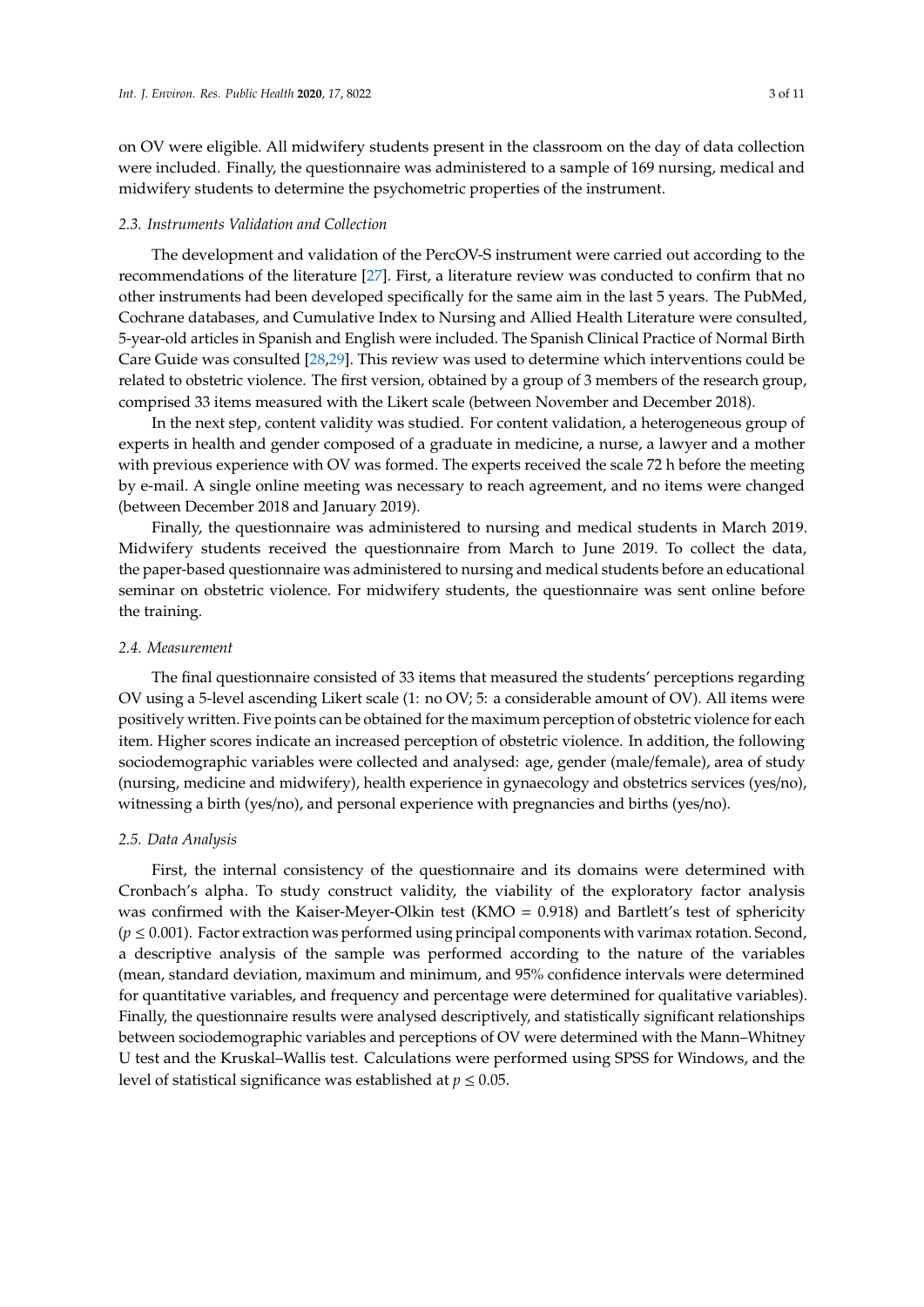## **3. Results**

#### *3.1. Sociodemographic Characteristics*

A total of 169 questionnaires were collected, of which 9.46% ( $n = 16$ ) were eliminated due to poor completion. The sample consisted of 153 questionnaires. The distribution of the sample according to area of study was as follows: nursing students,  $60.8\%$  (n = 93); medical students,  $9.2\%$  (n = 14); and midwifery students, 30.1% (n = 46). The mean age of the sample was 23.34 years ( $\pm$ 5.426; minimum = 19, maximum = 61). A total of 89.5% ( $n = 137$ ) of the sample was female. Forty percent ( $n = 62$ ) of the sample had worked or completed internships at gynaecology and obstetrics services; of these, 38.7%  $(n = 24)$  had done so less than a year ago, 51.6%  $(n = 32)$  had done so between 1 and 4 years ago, and 9.7% (n = 6) had done so more than 4 years ago. A total of 39.2% (n = 60) of the students had witnessed a childbirth; of these,  $90.3\%$  (n = 56) had done so between less than 1 year and 4 years ago. A total of 5.9% ( $n = 9$ ) were pregnant, and 3.9% ( $n = 6$ ) had given birth (Table [1\)](#page-3-0).

<span id="page-3-0"></span>

|                                    | <b>Nursing Students</b><br>$(n = 93)$ |                                             | <b>Medical Students</b><br>$(n = 14)$ |      |    | <b>Midwifery Students</b><br>$(n = 46)$ | <b>Overall Score</b><br>$(N = 153)$ |      |
|------------------------------------|---------------------------------------|---------------------------------------------|---------------------------------------|------|----|-----------------------------------------|-------------------------------------|------|
|                                    | n                                     | $\%$                                        | n                                     | $\%$ | n  | $\%$                                    | $\mathbf n$                         | $\%$ |
| Gender                             |                                       |                                             |                                       |      |    |                                         |                                     |      |
| Male                               | 10                                    | 10.8                                        | 1                                     | 7.1  | 5  | 10.9                                    | 16                                  | 10.5 |
| Female                             | 86                                    | 89.2                                        | 13                                    | 92.9 | 41 | 89.1                                    | 137                                 | 89.5 |
|                                    |                                       | Obstetrics-gynaecology practical experience |                                       |      |    |                                         |                                     |      |
| Yes                                | 25                                    | 26.9                                        | 5                                     | 35.7 | 32 | 69.6                                    | 62                                  | 40.5 |
| No                                 | 68                                    | 73.1                                        | 9                                     | 64.3 | 14 | 30.4                                    | 91                                  | 59.5 |
| Witnessed a birth                  |                                       |                                             |                                       |      |    |                                         |                                     |      |
| Yes                                | 20                                    | 21.5                                        | $\overline{2}$                        | 14.3 | 38 | 82.6                                    | 60                                  | 39.2 |
| No                                 | 73                                    | 78.5                                        | 12                                    | 85.7 | 8  | 17.4                                    | 93                                  | 60.8 |
| Personal experience with pregnancy |                                       |                                             |                                       |      |    |                                         |                                     |      |
| Yes                                | 5                                     | 5.4                                         |                                       |      | 4  | 8.7                                     | 9                                   | 5.9  |
| No                                 | 88                                    | 94.6                                        | 14                                    | 100  | 42 | 91.3                                    | 144                                 | 94.1 |
|                                    |                                       | Personal experience with birth              |                                       |      |    |                                         |                                     |      |
| Yes                                | 3                                     | 3.2                                         |                                       |      | 3  | 6.5                                     | 6                                   | 3.9  |
| No                                 | 90                                    | 96.8                                        | 14                                    | 100  | 43 | 93.5                                    | 147                                 | 96.1 |

|  |  |  | Table 1. Sociodemographic characteristics ( $N = 153$ ). |  |  |
|--|--|--|----------------------------------------------------------|--|--|
|--|--|--|----------------------------------------------------------|--|--|

#### *3.2. Psychometric Properties*

There were no comprehension problems with the items. The viability of the factor analysis was confirmed by the KMO test ( $p = 0.918$ ) and Bartlett's test for sphericity ( $X^2 = 3767.745$ ;  $p \le 0.001$ ). The factor analysis explained 54.47% of the variance in the two factors. The first factor or domain explained 43.11% of the variance and comprised 8 items. The second factor or domain explained 11.36% of the variance and comprised 25 items. All items showed factor loads greater than 0.4 except "Allowing skin-to-skin contact after the paediatric examination", although the research team decided to keep it to obtain relevant information on a specific procedure. The overall reliability of the questionnaire  $(\alpha = 0.936)$  and its domains was excellent (domain 1,  $\alpha = 0.802$ ; domain 2,  $\alpha = 0.952$ ), and it was decided not to eliminate any item by increasing the  $\alpha$  value. Table [2](#page-4-0) shows the results of the exploratory factor analysis and reliability tests.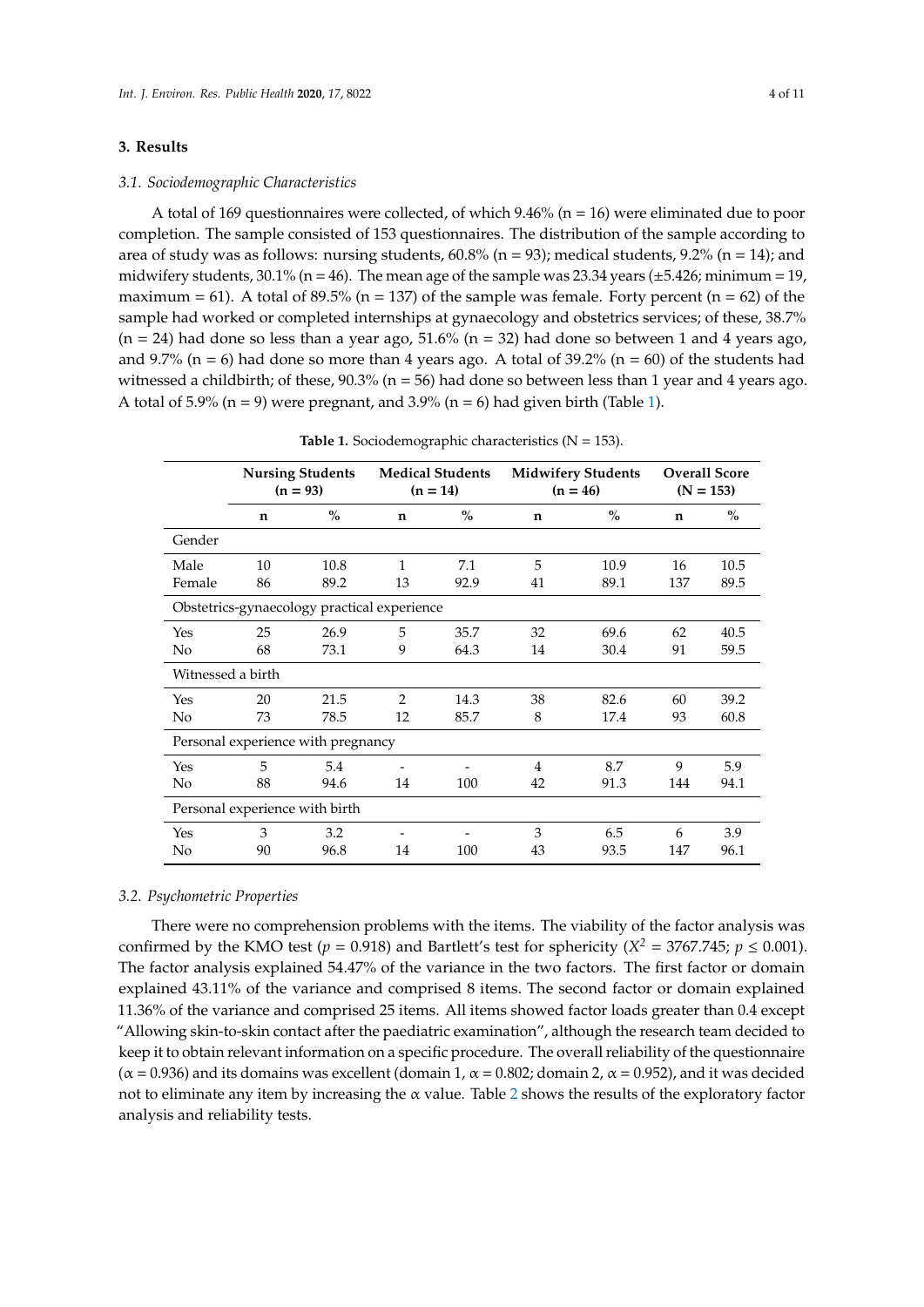<span id="page-4-0"></span>

| <b>Table 2.</b> Matrix of components and results of the factor analysis of the PercOV-S (Perception of Obstetric |  |  |
|------------------------------------------------------------------------------------------------------------------|--|--|
| Violence in Students) instrument ( $N = 153$ ).                                                                  |  |  |

| Domains and Items                                                  |          | <b>Factors</b> | Communalities |       |
|--------------------------------------------------------------------|----------|----------------|---------------|-------|
|                                                                    | 1        | 2              | $\alpha$      |       |
| Domain 1                                                           |          |                | 0.802         |       |
| 1. Inserting an intravenous channel                                | $-0.084$ | 0.507          | 0.939         | 0.558 |
| 2. Directing the woman's position                                  | $-0.023$ | 0.743          | 0.940         | 0.569 |
| 3. Accelerate the birthing process artificially                    | 0.391    | 0.608          | 0.935         | 0.680 |
| 4. Administering routine enemas                                    | 0.450    | 0.597          | 0.934         | 0.601 |
| 6. Performing routine genital shaving                              | 0.526    | 0.593          | 0.933         | 0.662 |
| 15. Enforcing the lithotomy position (i.e., position in which the  |          |                |               |       |
| patient is supported on her back with her legs resting on the      | 0.374    | 0.601          | 0.935         | 0.684 |
| stirrups of a surgical table or chair)                             |          |                |               |       |
| 16. Allowing accompaniment during the second stage                 | 0.146    | 0.452          | 0.939         | 0.529 |
| 28. Immediately cutting the cord                                   | $-0.412$ | 0.491          | 0.934         | 0.652 |
| Domain 2                                                           |          |                | 0.952         |       |
| 5. Performing routine amniorrhexis (i.e., artificial rupture       |          |                |               |       |
| of membranes)                                                      | 0.612    | 0.313          | 0.933         | 0.677 |
| 7. Immobilizing the woman                                          | 0.731    | 0.148          | 0.932         | 0.615 |
| 8. Performing a pelvic exam without consent                        | 0.901    | $-0.255$       | 0.932         | 0.896 |
| 9. Not offering measures for pain                                  | 0.768    | $-0.197$       | 0.933         | 0.681 |
| 10. Encouraging the use of an epidural                             | 0.639    | 0.388          | 0.932         | 0.606 |
| 11. Not preserving privacy                                         | 0.894    | $-0.150$       | 0.932         | 0.833 |
| 12. Convincing the woman to undergo a c-section to end labour      |          |                |               |       |
| quickly and without pain                                           | 0.748    | $-0.015$       | 0.933         | 0.634 |
| 13. Not considering the woman's decision                           | 0.865    | $-0.226$       | 0.933         | 0.808 |
| 14. Taking pictures without permission                             | 0.901    | $-0.267$       | 0.932         | 0.897 |
| 17. Performing routine episiotomy (i.e., incision in the perineum  |          |                |               |       |
| of a woman in labour)                                              | 0.620    | $-0.078$       | 0.934         | 0.567 |
| 18. Saying "You do not know how to push"                           | 0.808    | $-0.234$       | 0.933         | 0.757 |
| 19. Performing the Kristeller manoeuvre (i.e., fundal pressure in  |          |                |               |       |
| second stage labour)                                               | 0.543    | $-0.013$       | 0.934         | 0.643 |
| 20. Performing an episiotomy without anaesthesia                   | 0.636    | $-0.148$       | 0.934         | 0.629 |
| 21. Prohibiting eating and drinking                                | 0.444    | 0.351          | 0.934         | 0.545 |
| 22. Not providing covering/heating during delivery                 | 0.767    | $-0.105$       | 0.933         | 0.608 |
| 23. Saying "Stop complaining; it is not that bad"                  | 0.854    | $-0.320$       | 0.933         | 0.839 |
| 24. Not letting the woman shout                                    | 0.740    | $-0.015$       | 0.932         | 0.563 |
| 25. Performing a caesarean section due to slow dilation            | 0.627    | 0.138          | 0.933         | 0.491 |
| 26. Performing an emergency caesarean section without consent      | 0.685    | 0.072          | 0.933         | 0.654 |
| 27. Not allowing accompaniment in cases of instrumentation or      |          |                |               |       |
| caesarean section                                                  | 0.715    | $-0.102$       | 0.933         | 0.622 |
| 29. Suturing a tear without anaesthesia                            | 0.757    | $-0.087$       | 0.933         | 0.664 |
| 30. Separating the mother and newborn                              | 0.866    | $-0.280$       | 0.933         | 0.860 |
| 31. Allowing skin-to-skin contact after the paediatric examination | 0.293    | 0.110          | 0.937         | 0.589 |
| 32. Taking the baby to the nursery                                 | 0.570    | 0.192          | 0.934         | 0.507 |
| 33. Giving formula without the mother's consent                    | 0.846    | $-0.216$       | 0.932         | 0.810 |

## *3.3. Student Perception Scale of Obstetric Violence*

The overall mean score of the questionnaire was  $4.14$  (SD  $\pm$  0.61; 95% CI = 4.03–4.23), indicating a high perception of obstetric violence. The domain 1 score obtained a mean score of 3.17 (SD  $\pm$  0.86; 95% CI = 3.03–3.32); for domain 2, the mean score was 4.25 (SD  $\pm$  0.61; 95% CI = 4.15–4.35).

Regarding inferential analysis, the overall PercOV-S score showed some statistically significant relationships to the sociodemographic variables sex (male:  $m = 3.68$ ,  $\pm$  0.95; female:  $m = 4.18$ ,  $\pm$  0.52,  $p = 0.029$ ; area of study (nursing: m = 4.07,  $\pm$  0.56; medicine: m = 4.13,  $\pm$  0.48; and midwifery:  $m = 4.25$ ,  $\pm 0.66$ ,  $p = 0.011$ ) and completion of internships in an obstetrics and gynaecology department (yes: m = 4.22,  $\pm$  0.58; no: m = 4.06,  $\pm$  0.60,  $p$  = 0.019). Domain 1 showed a statistically significant difference by gender (male: m = 3.71,  $\pm$  1.08; female: m = 4.31,  $\pm$  0.50,  $p$  = 0.004), while domain 2 showed a significant effect of area of study (nursing:  $m = 3.00, \pm 0.88$ ; medicine:  $m = 3.00, \pm 1.05$ ;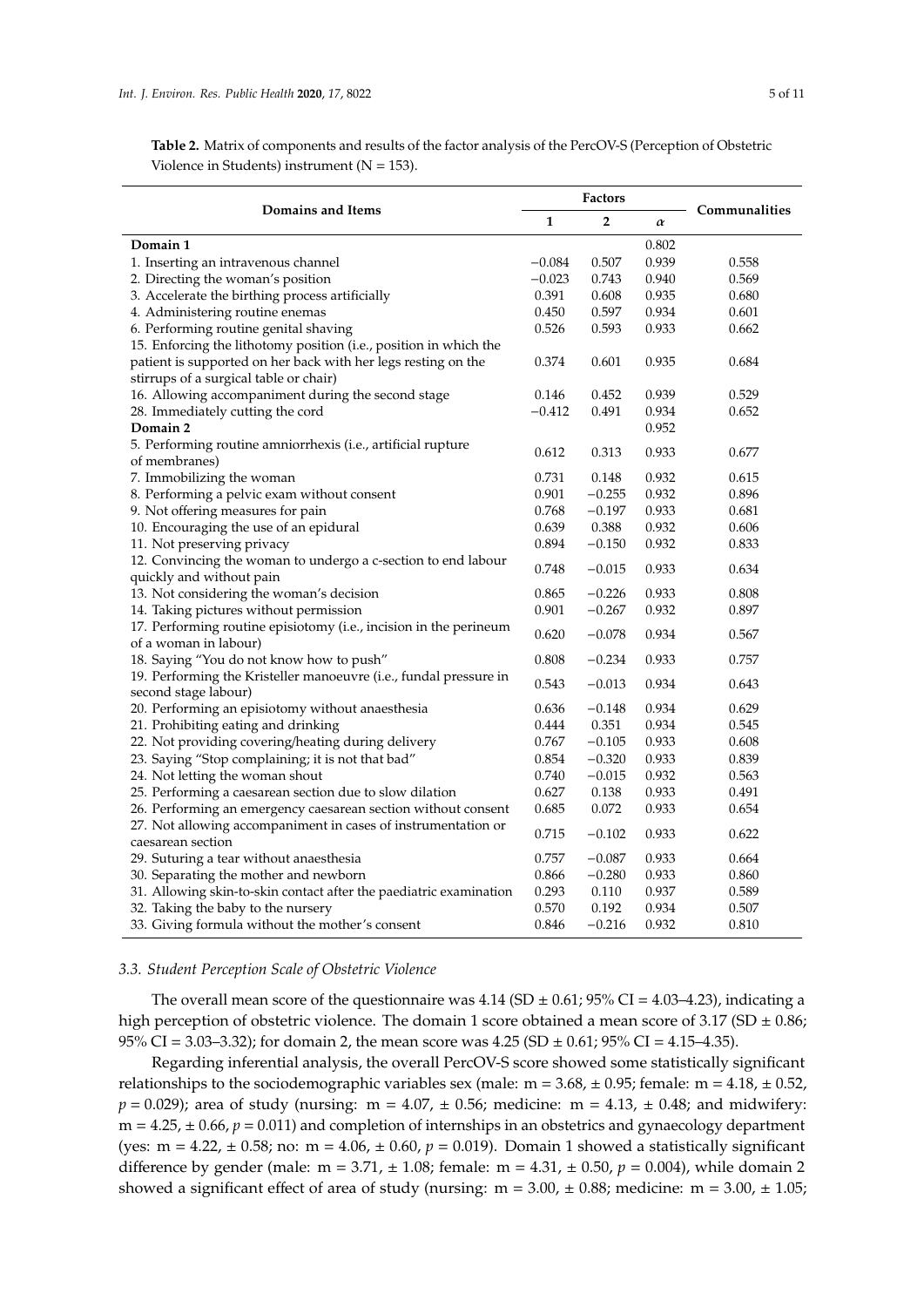and midwifery:  $m = 3.53$ ,  $\pm 0.68$ ,  $p = 0.004$ ) and completion of an internship in the gynaecology and obstetrics department (yes: m = 3.43, ± 0.82; no: m = 2.98, ± 0.85, *p* = 0.003) (Table [3\)](#page-5-0). Table [4](#page-5-1) shows the results of the PercOV-S items according to the area of study.

|                                             | Global           |           |                    |      | Domain 1 |                    | Domain 2 |      |                    |  |
|---------------------------------------------|------------------|-----------|--------------------|------|----------|--------------------|----------|------|--------------------|--|
|                                             | $\boldsymbol{M}$ | <b>SD</b> | p <sup>1</sup>     | M    | SD       | p <sup>1</sup>     | M        | SD   | p <sup>1</sup>     |  |
| <b>Sex</b>                                  |                  |           |                    |      |          |                    |          |      |                    |  |
| Male                                        | 3.68             | 0.95      | 0.029              | 3.08 | 0.98     | 0.661              | 3.71     | 1.08 | 0.004              |  |
| Female                                      | 4.18             | 0.52      |                    | 3.18 | 0.85     |                    | 4.31     | 0.50 |                    |  |
| Area of study                               |                  |           |                    |      |          |                    |          |      |                    |  |
| Nursing                                     | 4.07             | 0.56      |                    | 3.00 | 0.88     |                    | 4.23     | 0.56 |                    |  |
| Medicine                                    | 4.13             | 0.48      | 0.011 <sup>2</sup> | 3.00 | 1.05     | 0.004 <sup>2</sup> | 4.32     | 0.33 | 0.182 <sup>2</sup> |  |
| Midwifery                                   | 4.25             | 0.66      |                    | 3.53 | 0.68     |                    | 4.29     | 0.72 |                    |  |
| Obstetrics-gynaecology practical experience |                  |           |                    |      |          |                    |          |      |                    |  |
| Yes                                         | 4.22             | 0.58      |                    | 3.43 | 0.82     |                    | 4.29     | 0.56 |                    |  |
| No                                          | 4.06             | 0.60      | 0.019              | 2.98 | 0.85     | 0.003              | 4.23     | 0.63 | 0.318              |  |
| Witnessed a birth                           |                  |           |                    |      |          |                    |          |      |                    |  |
| Yes                                         | 4.17             | 0.67      |                    | 3.32 | 0.83     |                    | 4.25     | 0.69 |                    |  |
| No                                          | 4.10             | 0.54      | 0.099              | 3.07 | 0.87     | 0.116              | 4.25     | 0.53 | 0.191              |  |
| Personal experience with pregnancy          |                  |           |                    |      |          |                    |          |      |                    |  |
| Yes                                         | 3.66             | 1.20      |                    | 3.01 | 1.26     |                    | 3.71     | 1.25 |                    |  |
| No                                          | 4.16             | 0.52      | 0.471              | 3.18 | 0.83     | 0.727              | 4.29     | 0.52 | 0.429              |  |
| Personal experience with birth              |                  |           |                    |      |          |                    |          |      |                    |  |
| Yes                                         | 3.33             | 1.30      |                    | 2.75 | 1.08     |                    | 3.38     | 1.43 |                    |  |
| No                                          | 4.16             | 0.53      | 0.143              | 3.19 | 0.85     | 0.301              | 4.29     | 0.52 | 0.189              |  |

<span id="page-5-0"></span>**Table 3.** Descriptive and comparative results of the sociodemographic variables and PercOV-S.

<sup>1</sup> Mann–Whitney U test. <sup>2</sup> Kruskal–Wallis test.

**Table 4.** Descriptive and comparative results of the area of study and PercOV-S items.

<span id="page-5-1"></span>

|                                                                                               | <b>Area of Study</b> |      |      |          |      |           |              |
|-----------------------------------------------------------------------------------------------|----------------------|------|------|----------|------|-----------|--------------|
|                                                                                               | <b>Nursing</b>       |      |      | Medicine |      | Midwifery | $p^1$        |
|                                                                                               | M                    | SD   | M    | SD       | M    | SD        |              |
| Inserting an intravenous channel                                                              | 2.12                 | 1.16 | 2.38 | 1.32     | 2.11 | 0.99      | 0.747        |
| Directing the woman's position                                                                | 2.09                 | 1.33 | 2.36 | 1.55     | 2.74 | 1.54      | 0.051        |
| Accelerating the birthing process artificially                                                | 3.34                 | 1.30 | 3.36 | 1.39     | 4.02 | 1.06      | 0.010        |
| Administering routine enemas                                                                  | 3.18                 | 1.35 | 2.71 | 1.43     | 4.02 | 1.16      | $\leq 0.001$ |
| Performing routine amniorrhexis                                                               | 4.12                 | 0.90 | 3.86 | 1.16     | 4.20 | 1.02      | 0.471        |
| Performing routine genital shaving                                                            | 3.42                 | 1.43 | 2.77 | 1.36     | 4.28 | 1.08      | $\leq 0.001$ |
| Immobilizing the woman                                                                        | 4.51                 | 0.84 | 4.36 | 0.92     | 4.67 | 0.89      | 0.085        |
| Performing a pelvic exam without consent                                                      | 4.78                 | 0.73 | 4.93 | 0.26     | 4.83 | 0.82      | 0.462        |
| Not offering measures for pain                                                                | 4.43                 | 0.85 | 4.86 | 0.36     | 4.74 | 0.88      | 0.001        |
| Encouraging the use of an epidural                                                            | 3.93                 | 0.99 | 4.00 | 1.03     | 4.41 | 0.88      | 0.009        |
| Not preserving privacy                                                                        | 4.76                 | 0.73 | 5.00 | 0.00     | 4.76 | 0.84      | 0.313        |
| Convincing the woman to undergo a caesarean<br>section to end labour quickly and without pain | 4.45                 | 0.95 | 4.64 | 0.49     | 4.74 | 0.85      | 0.031        |
| Not considering the woman's decision                                                          | 4.75                 | 0.65 | 4.93 | 0.26     | 4.78 | 0.84      | 0.310        |
| Taking pictures without permission                                                            | 4.78                 | 0.76 | 5.00 | 0.00     | 4.80 | 0.83      | 0.351        |
| Enforcing the lithotomy position                                                              | 3.30                 | 1.25 | 3.00 | 1.67     | 4.22 | 0.94      | $\leq 0.001$ |
| Allowing accompaniment during the second stage                                                | 2.99                 | 1.55 | 2.71 | 1.63     | 2.76 | 1.66      | 0.691        |
| Performing routine episiotomy                                                                 | 4.39                 | 0.98 | 4.40 | 1.07     | 4.24 | 1.03      | 0.448        |
| Saying "You do not know how to push"                                                          | 4.72                 | 0.80 | 5.00 | 0.00     | 4.76 | 0.84      | 0.238        |
| Performing the Kristeller manoeuvre                                                           | 4.60                 | 0.75 | 3.92 | 1.16     | 4.00 | 1.09      | $\leq 0.001$ |
| Performing an episiotomy without anaesthesia                                                  | 4.46                 | 1.01 | 3.89 | 1.05     | 4.17 | 1.61      | 0.046        |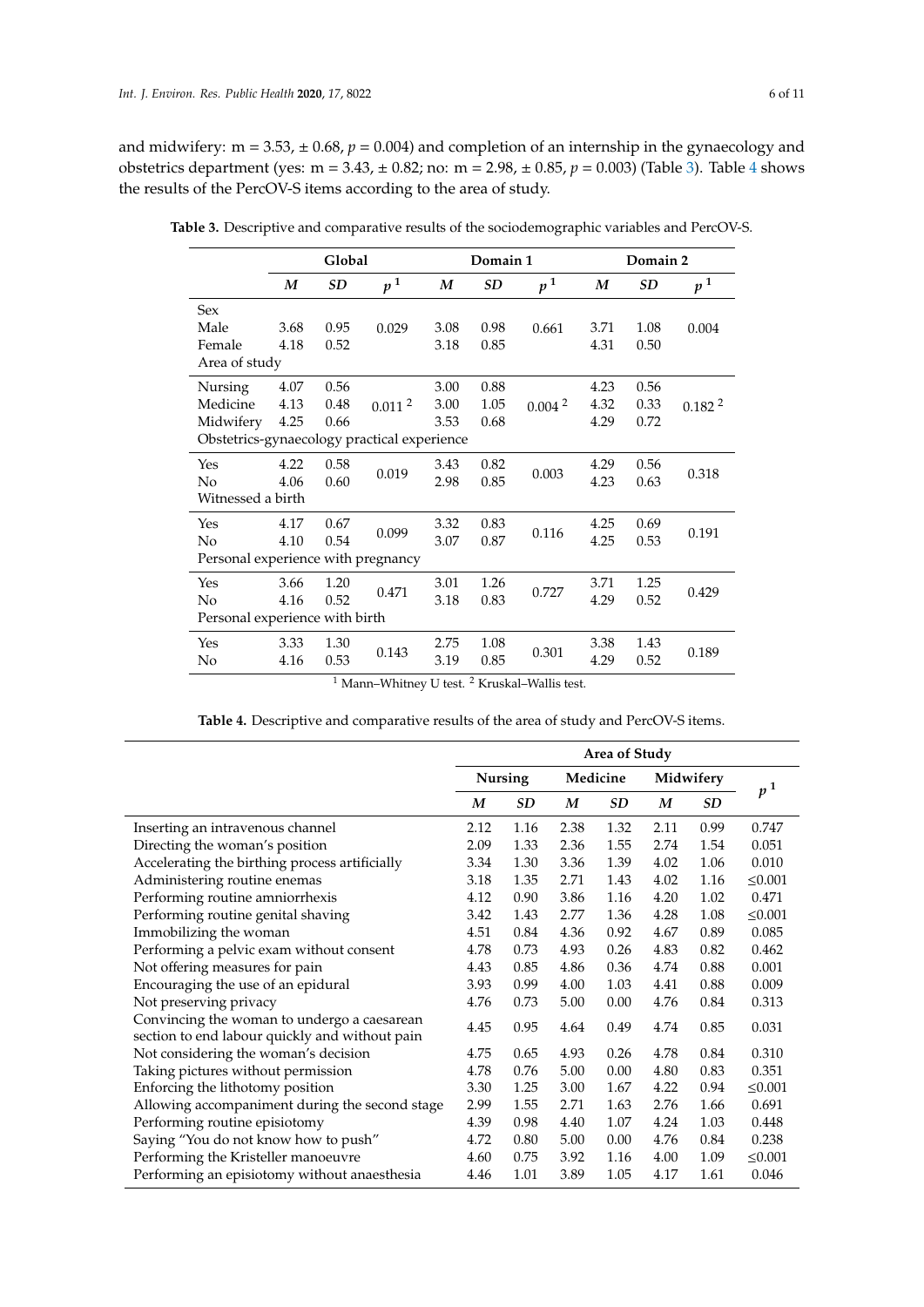|                                                                                | Area of Study  |           |      |          |      |           |                |
|--------------------------------------------------------------------------------|----------------|-----------|------|----------|------|-----------|----------------|
|                                                                                | <b>Nursing</b> |           |      | Medicine |      | Midwifery | p <sup>1</sup> |
|                                                                                | M              | <b>SD</b> | M    | SD       | M    | <b>SD</b> |                |
| Prohibiting eating and drinking                                                | 3.54           | 1.12      | 3.31 | 1.54     | 3.93 | 1.02      | 0.108          |
| Not providing covering/heating during delivery                                 | 4.40           | 0.87      | 4.62 | 0.65     | 4.59 | 0.88      | 0.252          |
| Saying "Stop complaining; it is not that bad"                                  | 4.75           | 0.77      | 5.00 | 0.00     | 4.78 | 0.84      | 0.272          |
| Not letting the woman shout                                                    | 4.48           | 0.93      | 4.98 | 0.28     | 4.50 | 1.04      | 0.193          |
| Performing a caesarean section due to slow dilation                            | 4.00           | 1.14      | 4.23 | 0.92     | 4.33 | 0.96      | 0.249          |
| Performing an emergency caesarean section<br>without consent                   | 4.33           | 1.11      | 4.69 | 0.63     | 4.54 | 0.95      | 0.376          |
| Not allowing accompaniment in cases of<br>instrumentation or caesarean section | 4.54           | 0.79      | 4.08 | 1.11     | 4.17 | 0.90      | 0.012          |
| Immediately cutting the cord                                                   | 3.60           | 1.26      | 2.82 | 1.40     | 4.15 | 1.03      | 0.003          |
| Suturing a tear without anaesthesia                                            | 4.37           | 0.94      | 4.58 | 0.66     | 4.48 | 0.96      | 0.588          |
| Separating the mother and newborn                                              | 4.88           | 0.60      | 5.00 | 0.00     | 4.80 | 0.83      | 0.646          |
| Allowing skin-to-skin contact after the paediatric<br>examination              | 3.93           | 1.34      | 3.15 | 1.51     | 4.00 | 1.26      | 0.119          |
| Taking the baby to the nursery                                                 | 3.85           | 1.12      | 3.15 | 1.14     | 4.11 | 1.05      | 0.015          |
| Giving formula without the mother's consent                                    | 4.72           | 0.81      | 4.92 | 0.27     | 4.78 | 0.84      | 0.482          |

**Table 4.** *Cont.*

<sup>1</sup> Kruskal–Wallis test.

## **4. Discussion**

In the present study, the psychometric properties of the PercOV-S instrument, which assesses health sciences students' perceptions in relation to OV, were explored. The internal reliability of the instrument was excellent, and the factor analysis explained 54.47% of the variance in 2 domains that could be defined as (domain 1) non-protocolized-invisible OV and (domain 2) protocolized-visible OV. Observing the factorial load of each of the items, its distribution in each of the domains and the number of items associated with each of the domains, it is easy to see that this type of violence against women may represent the tip of an iceberg model. As other reports of violence against women have shown, a very substantial part of this type of violence remains hidden [\[30\]](#page-10-4) and it is difficult to identify for various reasons. OV, therefore, as a type of violence against women, cannot be represented in any other way.

Regarding the protocolized-visible OV (domain 2), it can be observed that all items associated with this domain are interventions that are usually protocolized in health centres. This domain has been called visible given that these practices have been the norm for a long time, and even today, they remain in force in many health centres despite not being recommended by scientific evidence and woman-focused care [\[29\]](#page-10-3). The WHO already recognized that "*Studies have shown that a substantial proportion of healthy pregnant women undergo at least one clinical intervention during labour and birth, such as labour induction, oxytocin augmentation, caesarean section, operative vaginal birth or episiotomy. In addition, women in labour continue to be subjected to ine*ff*ective and potentially harmful routine interventions, such as perineal shaving, enemas, amniotomy, intravenous fluids, antispasmodics and antibiotics for uncomplicated vaginal births. This interventionist approach is not adequately sensitive to the woman's (and her family's) personal needs, values and preferences and can weaken her own capability during childbirth and negatively impact her childbirth experience*" [\[31\]](#page-10-5). Regarding certain practices as a standard or protocol contributes to their normalization without taking into account aspects as basic as the woman's own opinion or decisions [\[22](#page-9-16)[,32\]](#page-10-6). In addition, this normalization can be seen when comparing the results obtained in this study for domain 1 and domain 2 of the instrument; this comparison showed a notably lower mean for domain 2 (visible) and notably lower scores for the items related to this domain. Consequently, it is not surprising that these interventions are performed on women who come to a health centre to give birth. In other words, normalization of these interventions seems to be present.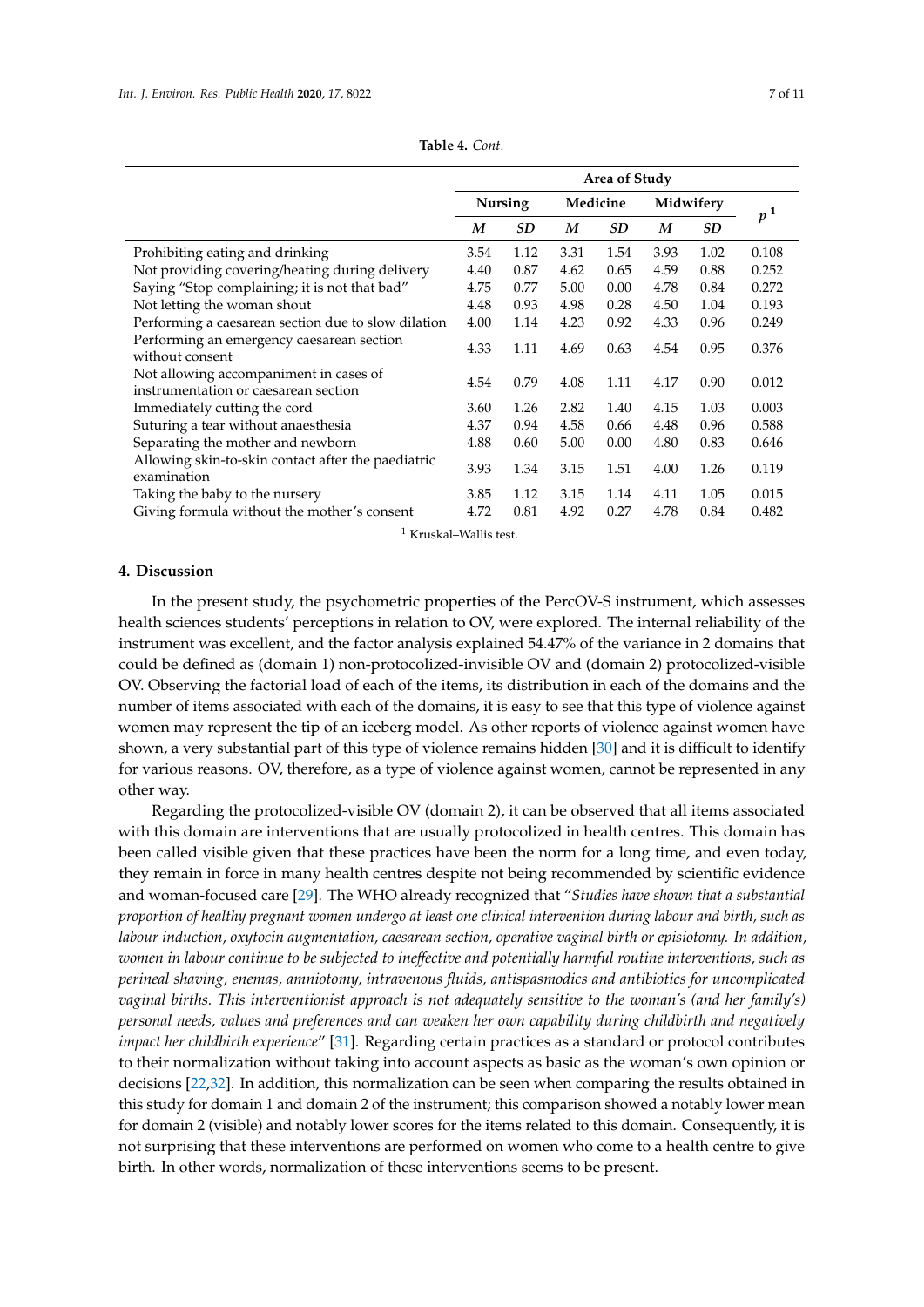On the other hand, according to some authors, the lack of respect for women in delivery rooms has become a dynamic reflecting a lack of ethics and professionalism, which has led to ever-increasing investigations into the status of certain obstetric practices [\[33](#page-10-7)[,34\]](#page-10-8). Regarding this point, a large proportion of non-protocolized or invisible OV was identified in this study. This broad factor encompasses practices such as lack of respect, violent language or the use of prohibited practices, such as the performance of the Kristeller manoeuvre; however, although it is known that such practices occur in delivery rooms, they are difficult to identify due to factors such as the lack of recording of the clinical histories of births [\[35\]](#page-10-9). Regarding this factor, it is worth noting the low factorial load of the item related to allowing "skin-on-skin contact after the paediatric examination", which the authors decided to maintain nonetheless since it is the only item that refers to this practice. After long reflection, the authors consider that this item may need a separate domain due to the importance and consequences of this practice on the physical and psychological health of both the mother and the baby and on the link between the two [\[36\]](#page-10-10).

Regarding the sample, the high percentage of female participants (89.5%) is notable; it may have been motivated by the topic being addressed or due to the fact that female representation in the health sciences is increasing [\[37](#page-10-11)[,38\]](#page-10-12). The obtained results show that women perceive OV more than men in a wide range of interventions, possibly because they already have identified some gynaecological or obstetric practices as unpleasant due to their own experience in this area. Therefore, they may be more sensitized [\[12\]](#page-9-6).

When the results were compared in terms of the participants' area of study, it was observed that the midwifery students perceived more OV in many of the items of the instrument; the same observation was true for the total score and the non-protocolized-invisible. It is noteworthy that midwifery students scored highest on items such as "not offering measures to treat pain", but it can be understood that, from a salutogenesis approach, the process of pregnancy and childbirth is studied as a physiological process and health process in women's sexual and reproductive life [\[39\]](#page-10-13); therefore, it may be that offering some measures to treat pain disrupts the physiology of these processes [\[40\]](#page-10-14). Other items that were statistically significantly higher among the midwifery students and where midwives perceived more OV were related to performing the Kristeller manoeuvre, performing an episiotomy without anaesthesia, and not allowing the woman to be accompanied if the delivery is instrumented and if a caesarean section will be performed. It is known that, in Spain, the Kristeller manoeuvre is performed in 25% of vaginal births and that, despite being recognized by professionals as a practice that is not free of risks (which are unilaterally assumed), it is practised in secret and health care providers describe how they learn and practice this manoeuvre [\[35\]](#page-10-9); therefore, it is evident that it is still being learned and put into practice in Spanish delivery rooms. For episiotomy without anaesthesia, midwives may feel that an episiotomy should only be performed if there is clinical need and that anaesthesia should only be administered in cases of emergency due to acute foetal compromise [\[29\]](#page-10-3) based on the salutogenesis approach highlighted above. Finally, with regard to accompaniment in cases of instrumentation or caesarean section, it is known that nurses and midwives should be the guardians and guarantors of women's rights [\[12\]](#page-9-6), but when these interventions are carried out, gynaecology and anaesthesia professionals become involved, shifting the role of the midwife and nurse to the background [\[24\]](#page-9-18) and perhaps impacting the continuity of care and the woman's satisfaction with that care [\[41\]](#page-10-15).

With all these findings, it seems that health science students have a role that may be important in the detection and prevention of obstetric violence. Being able to detect this type of violence, learning how to treat women from a comprehensive perspective and integrating this knowledge from the beginning of their learning can be essential parts of preventing obstetric violence.

Regarding PercOV-S results according to whether the participant had undergone internships in obstetrics-gynaecology departments and had attended a birth, it was striking that, for the overall score and the non-protocol-invisible domain, students who had participated in internships and/or who had witnessed a birth were better able to perceive OV than students who had not been on rotation for these services. The fact that students are able to identify certain practices as OV does not mean that they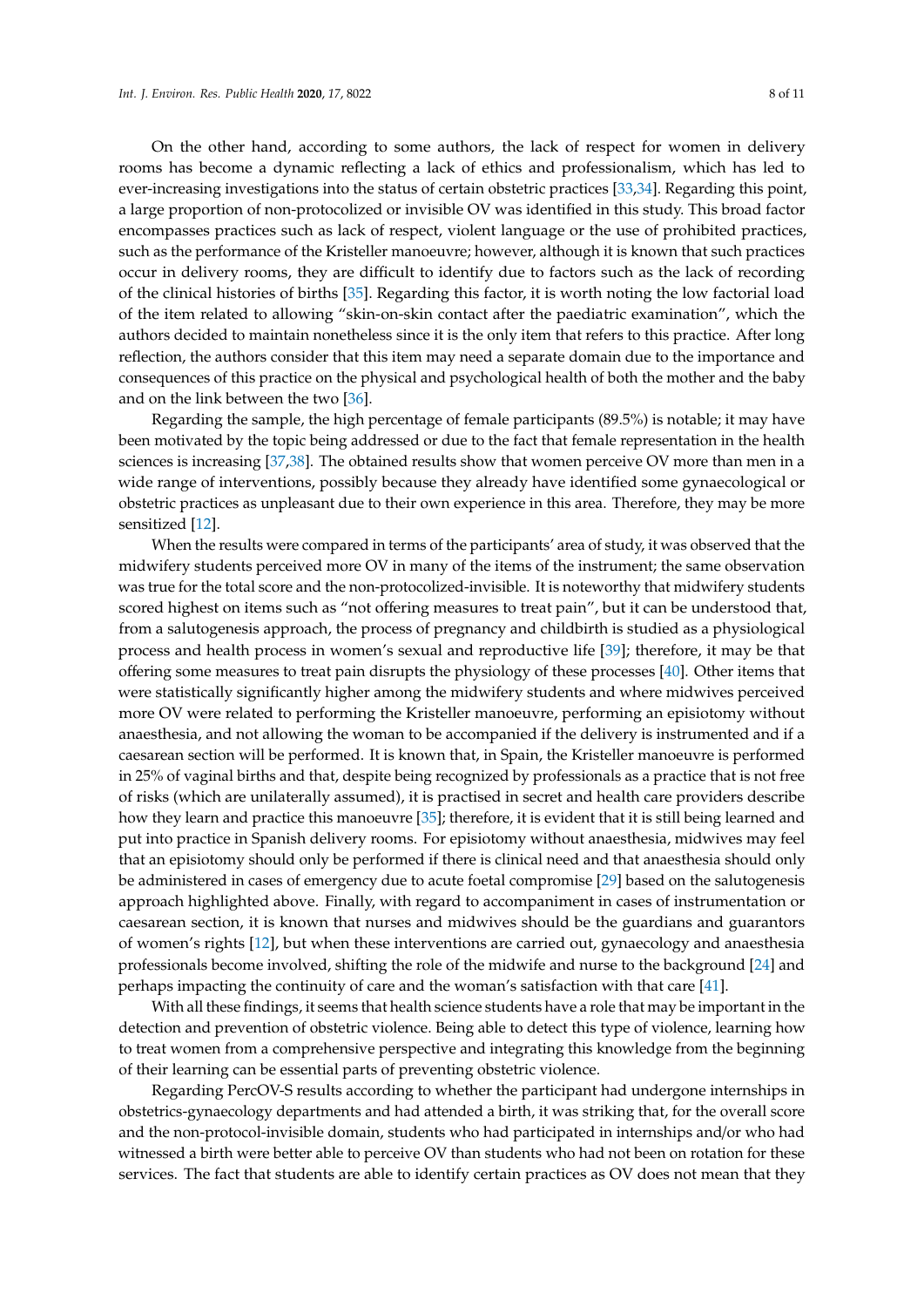are on track to addressing this type of violence. Although identification is a beginning, one must also be aware that students also learn how to justify this learned violence, lack of respect, and abuse in delivery and maternity wards [\[24\]](#page-9-18). This presents a broad field for future lines of research in this area, with a fundamental role being played by the development of strategies and learning plans related to any violence against women, for example, domestic violence during pregnancy [\[42\]](#page-10-16).

Finally, it should be noted that, although there were statistically significant differences according to the participants' personal experience with pregnancies and births for a considerable number of items on the PercOV-S scale, it was the portion of the sample that had no experience that scored highest in the global score, the visible domain, the invisible domain and some specific items. This result is very striking since it can be associated with the normalization of OV during the sexual and reproductive life of women, which leads to certain practices not being perceived as violent or abusive [\[43\]](#page-10-17). However, it is also true that these results should be interpreted with caution since they may be due to the limited representativeness of the sample in terms of the evaluated sociodemographic aspects. Other limitations of the study may be associated with not having conducted a panel of experts with a robust methodology such as that proposed by Polit et al. [\[44\]](#page-10-18) for content validity of the PercOV-S instrument, even so the results seem consistent. Although registering 5 subjects per item is appropriate, the final sample of the study was too adjusted; this sample should be larger in future studies. Finally, another limitation of the study may be related to the impossibility of performing a temporal stability test, although this test is expected to be carried out in future studies as well as a confirmatory study of the factorial analysis; therefore, the results of this study should be taken with caution.

## **5. Conclusions**

The psychometric properties of the PercOV-S instrument, which assesses health sciences students' perceptions in relation to OV, were explored. According to the results of this study, the instrument comprised 33 items rated on a Likert scale. The constructed instrument has a high degree of reliability and internal validity. Construct analysis yielded adequate results, and factor analysis indicated that 54.47% of the variance of the instrument was explained through 2 domains: (1) protocolized-visible OV and (2) non-protocolized-invisible OV. The distribution and content of these two factors are considered closely related to this type of violence against women, which can be compared to an iceberg in which only a small proportion is visible and a large mass is hidden. Specific training for health professionals in relation to obstetric violence is necessary, as it can be a key element in the prevention of this type of violence. On the other hand, the existence of statistically significant relationships between the sociodemographic variables collected and the global measurements according to the domains of the PercOV-S scale, was observed, highlighting the need to focus on normalization of OV as a central factor in future studies.

**Author Contributions:** D.M.-T. conceived and designed the study. D.M.-T. and M.J.A.-A. collected the data and worked on the database. D.M.-T. analysed and interpreted the data and wrote the article. V.M.G.-C.; L.A.-P. and A.C.-G. supervised the entire process, reviewed the article and made important intellectual contributions. All authors have read and agreed to the published version of the manuscript.

**Funding:** This research received no external funding.

**Conflicts of Interest:** The authors declare no conflict of interest.

#### **References**

- <span id="page-8-0"></span>1. Šimonovi´c, D. *A Human Rights-Based Approach to Mistreatment and Violence against Women in Reproductive Health Services with a Focus on Childbirth and Obstetric Violence*; UN: New York, NY, USA, 2019.
- <span id="page-8-1"></span>2. D'Gregorio, R.P. Obstetric violence: A new legal term introduced in Venezuela. *Int. J. Gynecol. Obstet.* **2010**, *111*, 201–202. [\[CrossRef\]](http://dx.doi.org/10.1016/j.ijgo.2010.09.002)
- <span id="page-8-2"></span>3. World Health Organization. *The Prevention and Elimination of Disrespect and Abuse during Facility-Based Childbirth*; WHO/RHR/14.23; World Health Organization: Geneva, Switzerland, 2014.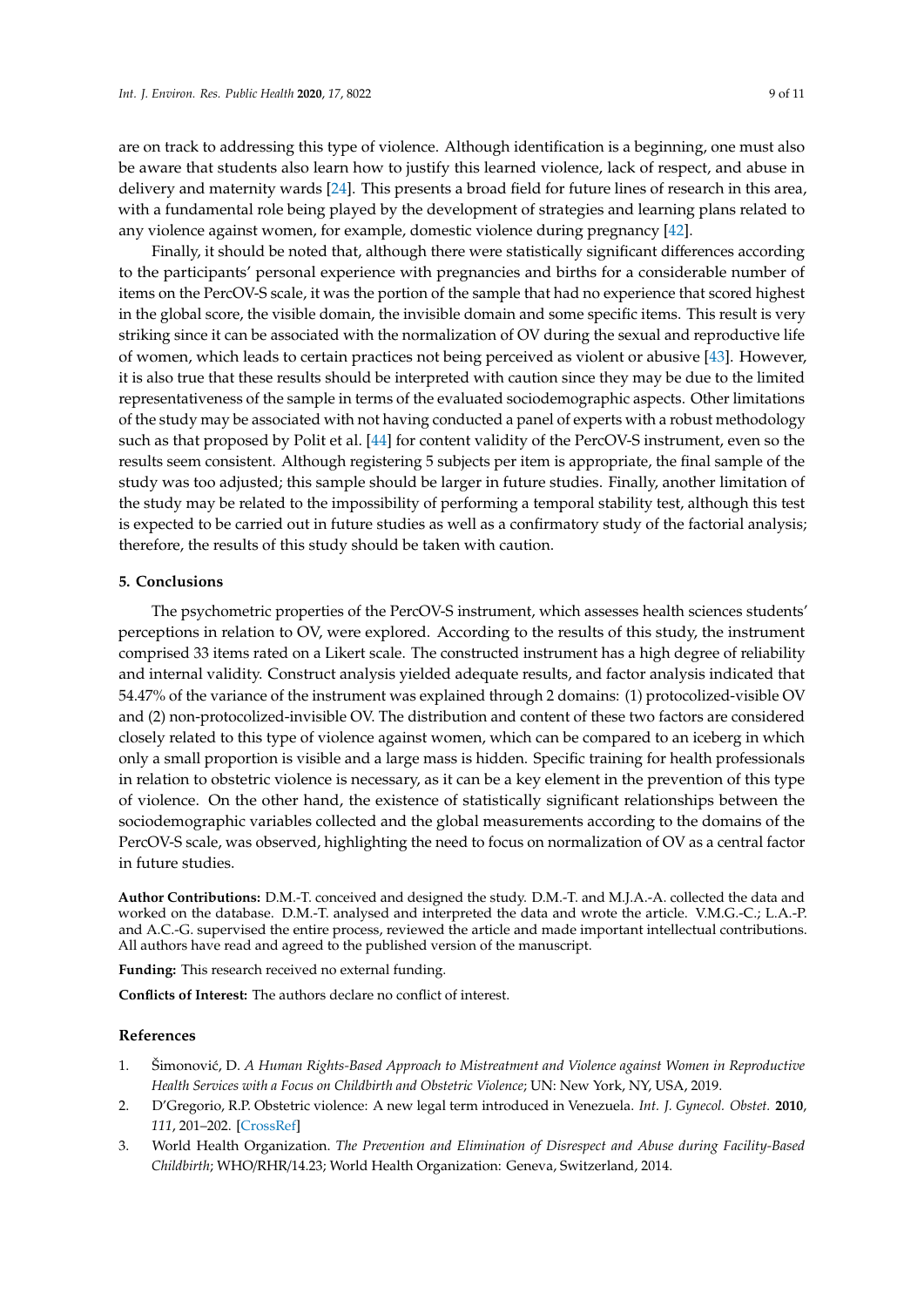- <span id="page-9-0"></span>4. Miller, S.; LaLonde, A. The global epidemic of abuse and disrespect during childbirth: History, evidence, interventions, and FIGO's mother−baby friendly birthing facilities initiative. *Int. J. Gynecol. Obstet.* **2015**, *131*, S49–S52. [\[CrossRef\]](http://dx.doi.org/10.1016/j.ijgo.2015.02.005) [\[PubMed\]](http://www.ncbi.nlm.nih.gov/pubmed/26433506)
- <span id="page-9-1"></span>5. Taghizadeh, Z.; Irajpour, A.; Arbabi, M. Mothers' Response to Psychological Birth Trauma: A Qualitative Study. *Iran. Red Crescent Med. J.* **2013**, *15*, e10572. [\[CrossRef\]](http://dx.doi.org/10.5812/ircmj.10572) [\[PubMed\]](http://www.ncbi.nlm.nih.gov/pubmed/24693361)
- <span id="page-9-2"></span>6. Iglesias, S.; Conde, M.; González, S.; Parada, M.E. ¿Violencia obstétrica en España, realidad o mito? 17.000 mujeres opinan. *MUSAS* **2019**, *4*, 77–97. [\[CrossRef\]](http://dx.doi.org/10.1344/musas2019.vol4.num1.5)
- <span id="page-9-3"></span>7. Castro, R.; Frías, S.M. Obstetric Violence in Mexico: Results From a 2016 National Household Survey. *Violence Against Women* **2019**, *26*, 555–572. [\[CrossRef\]](http://dx.doi.org/10.1177/1077801219836732)
- 8. Vedam, S.; Stoll, K.; Taiwo, T.K.; Rubashkin, N.; Cheyney, M.; Strauss, N.; McLemore, M.; Cadena, M.; Nethery, E.; Rushton, E.; et al. The Giving Voice to Mothers study: Inequity and mistreatment during pregnancy and childbirth in the United States. *Reprod. Health* **2019**, *16*, 1–18. [\[CrossRef\]](http://dx.doi.org/10.1186/s12978-019-0729-2)
- <span id="page-9-4"></span>9. Meijer, M.; Brandão, T.; Cañadas, S.; Falcon, K. Components of obstetric violence in health facilities in Quito, Ecuador: A descriptive study on information, accompaniment, and position during childbirth. *Int. J. Gynecol. Obstet.* **2019**, *148*, 355–360. [\[CrossRef\]](http://dx.doi.org/10.1002/ijgo.13075)
- <span id="page-9-5"></span>10. Ishola, F.; Owolabi, O.; Filippi, V. Disrespect and abuse of women during childbirth in Nigeria: A systematic review. *PLoS ONE* **2017**, *12*, e0174084. [\[CrossRef\]](http://dx.doi.org/10.1371/journal.pone.0174084)
- 11. Mselle, L.T.; Kohi, T.W.; Dol, J. Barriers and facilitators to humanizing birth care in Tanzania: Findings from semi-structured interviews with midwives and obstetricians. *Reprod. Health* **2018**, *15*, 137. [\[CrossRef\]](http://dx.doi.org/10.1186/s12978-018-0583-7)
- <span id="page-9-6"></span>12. Siraj, A.; Teka, W.; Hebo, H. Prevalence of disrespect and abuse during facility based child birth and associated factors, Jimma University Medical Center, Southwest Ethiopia. *BMC Pregnancy Childbirth* **2019**, *19*, 185. [\[CrossRef\]](http://dx.doi.org/10.1186/s12884-019-2332-5)
- <span id="page-9-7"></span>13. Bhattacharya, S.; Ravindran, T.K.S. Silent voices: Institutional disrespect and abuse during delivery among women of Varanasi district, northern India. *BMC Pregnancy Childbirth* **2018**, *18*, 1–8. [\[CrossRef\]](http://dx.doi.org/10.1186/s12884-018-1970-3) [\[PubMed\]](http://www.ncbi.nlm.nih.gov/pubmed/30126357)
- <span id="page-9-8"></span>14. Begley, C.; Sedlicka, N.; Daly, D. Respectful and disrespectful care in the Czech Republic: An online survey. *Reprod. Health* **2018**, *15*, 198. [\[CrossRef\]](http://dx.doi.org/10.1186/s12978-018-0648-7) [\[PubMed\]](http://www.ncbi.nlm.nih.gov/pubmed/30514394)
- <span id="page-9-9"></span>15. Ravaldi, C.; Skoko, E.; Battisti, A.; Cericco, M.; Vannacci, A. Sociodemographic characteristics of women participating to the LOVE-THEM (Listening to Obstetric Violence Experiences THrough Enunciations and Measurement) investigation in Italy. *Data Brief* **2018**, *19*, 226–229. [\[CrossRef\]](http://dx.doi.org/10.1016/j.dib.2018.04.146) [\[PubMed\]](http://www.ncbi.nlm.nih.gov/pubmed/29892637)
- <span id="page-9-10"></span>16. Priddis, H.S.; Keedle, H.; Dahlen, H. The Perfect Storm of Trauma: The experiences of women who have experienced birth trauma and subsequently accessed residential parenting services in Australia. *Women Birth* **2018**, *31*, 17–24. [\[CrossRef\]](http://dx.doi.org/10.1016/j.wombi.2017.06.007)
- <span id="page-9-11"></span>17. Coates, D.; Donnolley, N.; Foureur, M.; Henry, A. Women's experiences of decision-making and attitudes in relation to induction of labour: A survey study. *Women Birth* **2020**, *19*, 1871–5192. [\[CrossRef\]](http://dx.doi.org/10.1016/j.wombi.2020.02.020)
- <span id="page-9-12"></span>18. Chattopadhyay, S.; Mishra, A.; Jacob, S. 'Safe', yet violent? Women's experiences with obstetric violence during hospital births in rural Northeast India. *Cult. Health Sex.* **2018**, *20*, 815–829. [\[CrossRef\]](http://dx.doi.org/10.1080/13691058.2017.1384572)
- <span id="page-9-13"></span>19. Guillén, F.F. What Is Obstetric Violence? Some Social, Ethical and Legal Aspects. *Dilemata Int. J. Appl. Ethics.* **2015**, *7*, 113–128.
- <span id="page-9-14"></span>20. Sadler, M.; Santos, M.J.; Ruiz-Berdún, D.; Rojas, G.L.; Skoko, E.; Gillen, P.; Clausen, J.A. Moving beyond disrespect and abuse: Addressing the structural dimensions of obstetric violence. *Reprod. Health Matters* **2016**, *24*, 47–55. [\[CrossRef\]](http://dx.doi.org/10.1016/j.rhm.2016.04.002)
- <span id="page-9-15"></span>21. Olza-Fernández, I.; Ruiz-Berdún, D. Midwifes Experiences Regarding Obstetric Violence. In *Archives of Women's Mental Health*; Springer: Berlin/Heidelberg, Germany, 2015. [\[CrossRef\]](http://dx.doi.org/10.1007/s00737-014-0488-6)
- <span id="page-9-16"></span>22. Borges, M.T. A Violent Birth: Reframing Coerced Procedures During Childbirth as Obstetric Violence. *Duke Law J.* **2018**, *67*, 827–862.
- <span id="page-9-17"></span>23. Diniz, C.S.G.; Rattner, D.; D'Oliveira, A.F.P.L.; De Aguiar, J.M.; Niy, D.Y. Disrespect and abuse in childbirth in Brazil: Social activism, public policies and providers' training. *Reprod. Health Matters* **2018**, *26*, 19–35. [\[CrossRef\]](http://dx.doi.org/10.1080/09688080.2018.1502019)
- <span id="page-9-18"></span>24. Rominski, S.D.; Lori, J.; Nakua, E.; Dzomeku, V.; Moyer, C.A. When the baby remains there for a long time, it is going to die so you have to hit her small for the baby to come out: Justification of disrespectful and abusive care during childbirth among midwifery students in Ghana. *Health Policy Plan.* **2016**, *32*. [\[CrossRef\]](http://dx.doi.org/10.1093/heapol/czw114) [\[PubMed\]](http://www.ncbi.nlm.nih.gov/pubmed/28207054)
- <span id="page-9-19"></span>25. Carretero-Dios, H.; Pérez, C. Normas Para El Desarrollo y Revisión de Estudios Instrumentales. *Int. J. Clin. Health Psychol.* **2005**, *5*, 521–551.